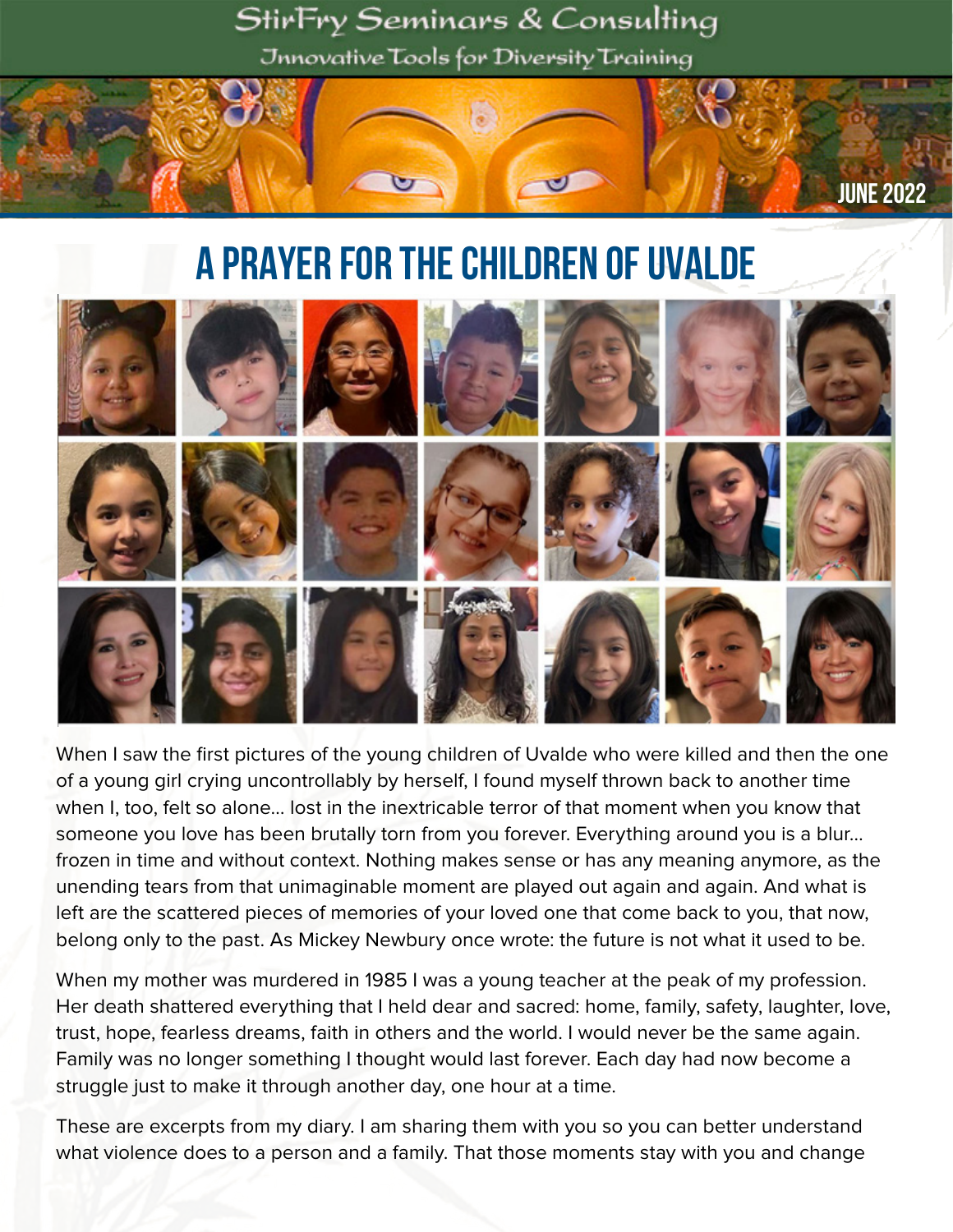you. And if you are lucky, they will not define who you are. But, it is a struggle that I have learned to live with and learn from, but the tears are always there…

It is my hope and prayer that we end this gun violence. Do it for our children, for our communities and for the very soul of this nation. Honor their deaths by honoring the sacredness of life itself. If not you, then who? If not now, then when?

## **The Winter of '85**

In the winter of '85, my mother was murdered. She was shot five times in the head. It was a warm Tuesday afternoon. Those are the facts of how she died. In the beginning, whenever I was asked what happened, those are the kinds of answers I would give. It was easier and simpler that way, for me and for the person asking.

## **The Morning After**

It is the next day and the sun rises to a gray sky. How strange, it is only morning. My room is a mess - red envelopes and candy, dried up tissue from yesterday's grieving, clothes waiting to be washed, and a vase of flowers taken from someone else's garden.

I am a collection of all these things. I borrow from the past and the future. My tears are old and tired, and at different moments I am scattered and pulled apart like the left over change I save for another time.

I need rest and peace right now. A place to survive, to hold on, to gather my strength, to remember and to forget....

### **Alone**

I don't remember a whole lot from that first year, only that I kept crying all the time, especially on warm days and when something good happened to me.

When I was alone, it was like I was in a deep sleep, frozen inside that moment without the words to help me understand what had happened. Each moment seemed different and remote from each other. I felt like an island floating endlessly and nowhere at the same time.

I hated the nights, because that was when the memories of that moment were the most vivid and terrifying. For months, I dreamt of hiding her from him. But, he was always stronger and more cunning than I was, pulling her away from my arms and dragging her into the laundry room. The one room that I hated and was so afraid of, because it was so dark and cold and where she died.

Each time I awoke in the morning, I was so exhausted. It was like her death was mine...dying again and again into a pool of blood and darkness and muffled screams.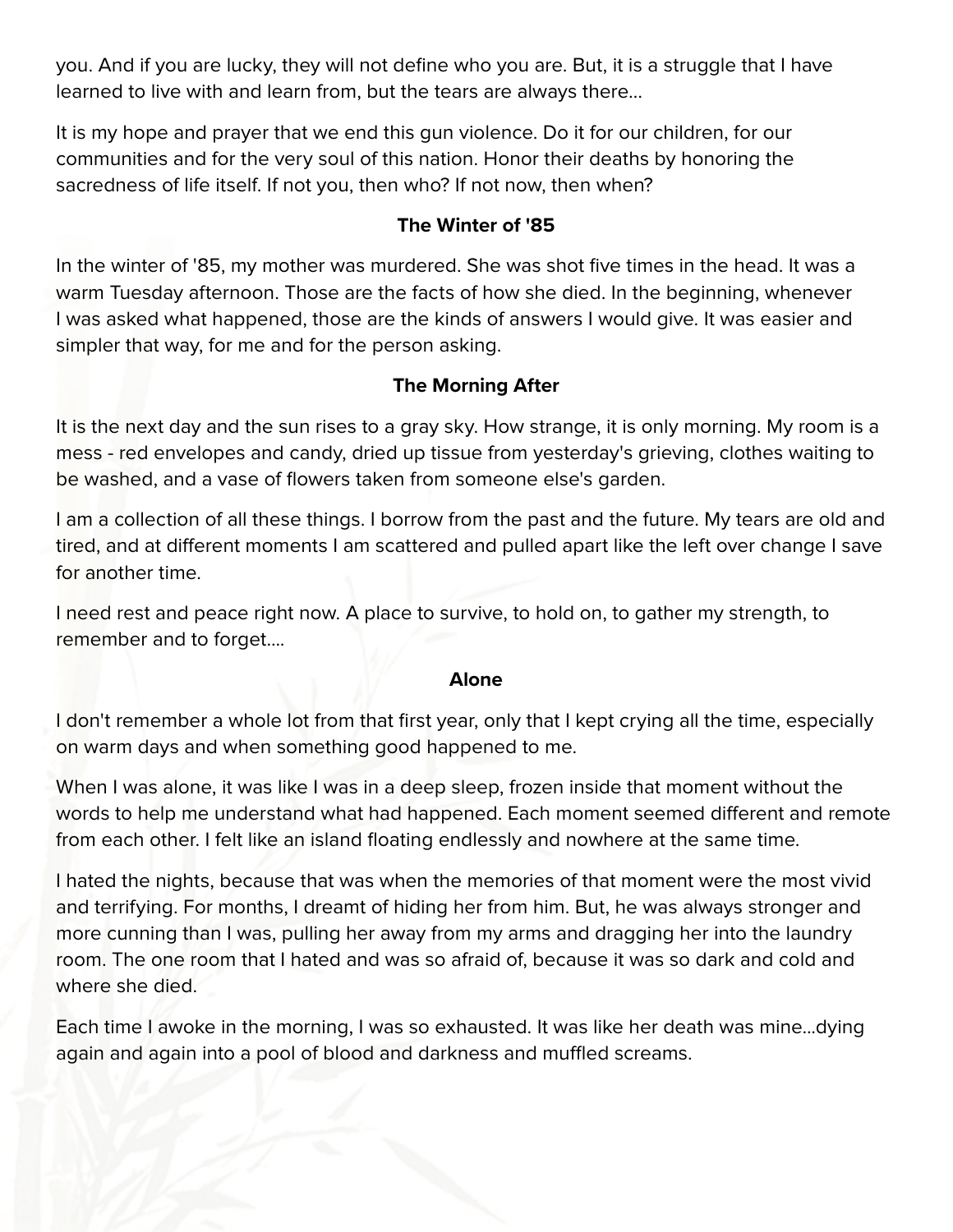## **So Many Ifs**

On the day she died, I had planned to take the day off to come and visit her, but at the last moment I was called away to a meeting at our school. For a long time, I blamed myself for not being there to protect her.

There are so many ifs that I've given up trying to visualize what might have been. What happened that day changed my whole life and that of everyone in our family. Even our friends were frightened by the way our mother died. Our experience made them appreciate the preciousness of family. They seemed like ourselves, to sense the frailty of life and the strong bond between a mother and her children.

It is so hard to let go of her. To have not had the chance to say good-bye and to let her know how much I loved her. I can only hope that she can hear me, now. I whisper it every day.

## **A Prayer of Departure**

When you are long light and taken by the clouds I will try to remember your eyes And not the terror that tore you from us.

> And when I have once more filled the attic with the flowers of memory

> > I will light the candles in hopes that I may forgive, accept, and love again.

Lee Munistal